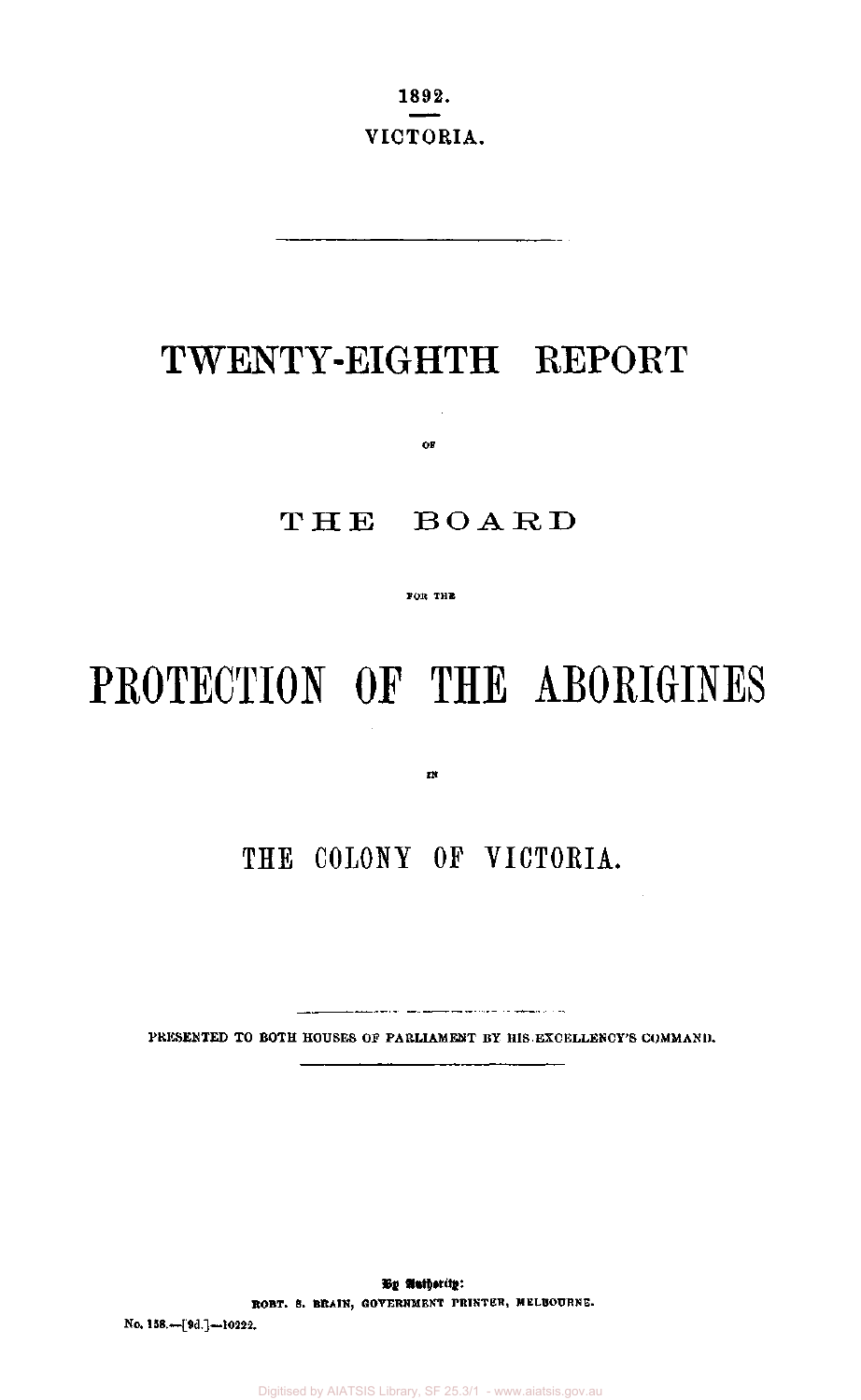#### BOARD FOR PROTECTION OF THE ABORIGINES.

The Hon. the Chief Secretary, Chairman. C. M. Officer, Esq., Vice-Chairman. Wm. Anderson, Esq. E. H. Cameron, Esq., M.P. J. R. Hopkins, Esq., M.P. A. A. Le Souef, Esq., J.P. W. E. Morris, Esq. Alex. Morrison, Esq., LL.D.

F. A. Hagenaner, General Inspector and Secretary.

APPROXIMATE COST OF REPORT. **£ s***. d*  **Preparation—Not given. Printing (790 copies) 12 0** 

Digitised by AIATSIS Library, SF 25.3/1 - www.aiatsis.gov.au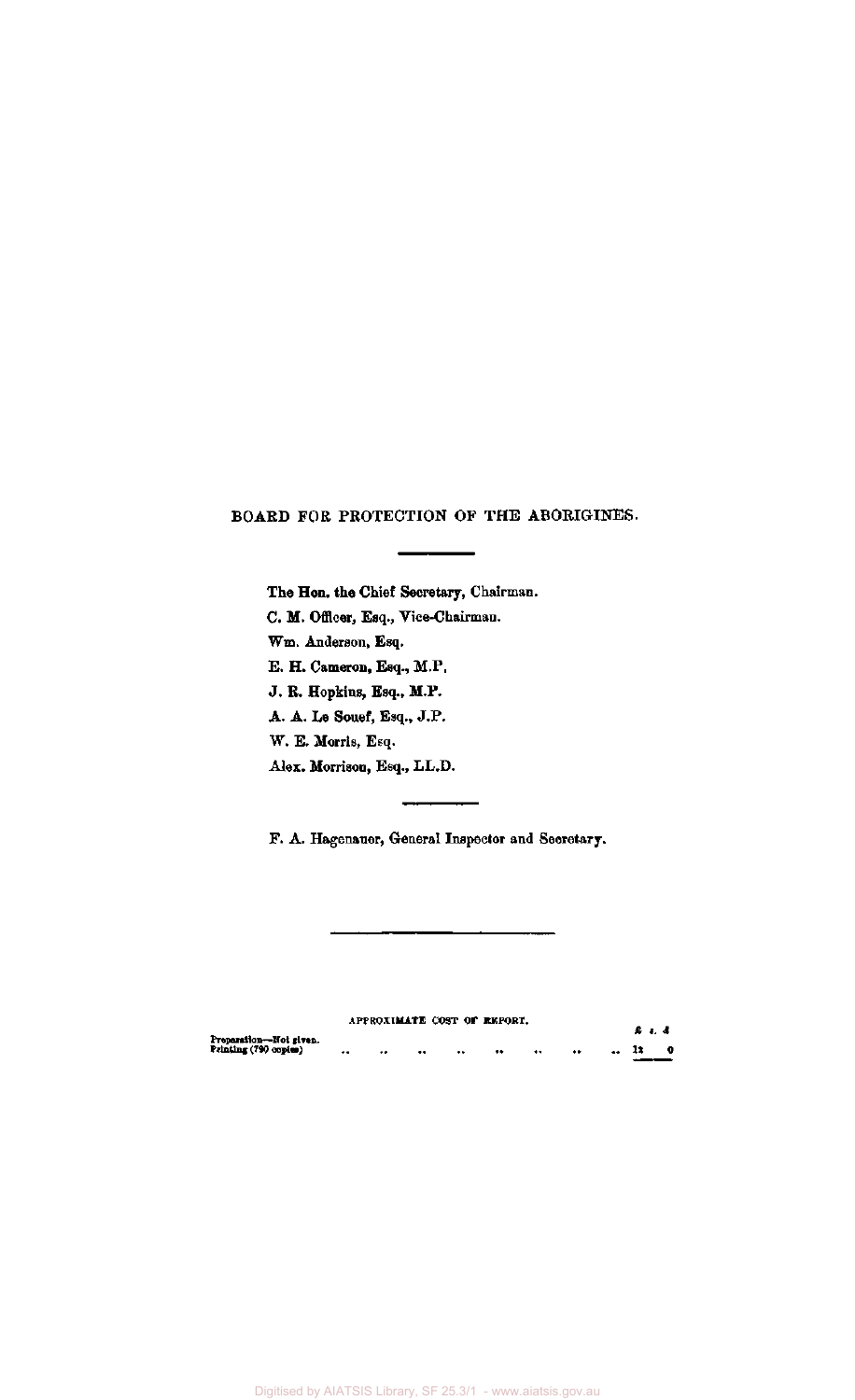## REPORT.

#### Melbourne, 5th November, 1892.

#### MAY IT PLEASE YOUR EXCELLENCY,

The Board for the Protection of the Aborigines have the honour to submit this, their Twenty-eighth, Report of their Proceedings, together with the reports of the managers of the various stations, statements of accounts, and other papers, &c , for Your Excellency's consideration.

1. The Board have held eleven ordinary and two special meetings during the past. year.

2. The number of Aborigines and half-castes under certificates who resided at the different stations during the year is as follows:—

| Attendance.           |                      |          |          |          |           | Lowest Number. |          | Highest Number. |
|-----------------------|----------------------|----------|----------|----------|-----------|----------------|----------|-----------------|
| Coranderrk            |                      |          |          |          |           | 73             | .        | 95              |
| Condah                | $\ddot{\phantom{a}}$ |          |          |          |           | 61             | $\cdots$ | 70              |
| Lake Tyers            |                      | $\cdots$ |          |          |           | 50             |          | 59              |
| Ramahyuck             |                      |          |          |          | $\cdots$  | 52             | $\cdots$ | 66              |
| Ebenezer<br>$\ddotsc$ |                      |          |          | $\cdots$ | $\ddotsc$ | 22             |          | 39              |
| Framlingham           |                      |          |          |          |           | 26             |          | 34              |
| Depôts                | $\ddotsc$            | $\cdots$ |          |          | $\cdots$  | 136            | $\cdots$ | 136             |
|                       |                      | Total    | $\cdots$ | $\cdots$ | $\cdots$  | 420            |          | --<br>499       |

3. The number of half-castes who have left the stations under the provisions 16th Dec., 1886. of the Act of Parliament for merging them with the general population of the colony, and who are earnestly endeavouring to earn their own living with occasional assistance from the Board, is 224.

4. At the time of the passing of the said Act of Parliament there were living at the various stations 233 able-bodied half-castes who came under its operation. These were supplied at the public expense with houses, food, clothing, &c. ; but, under these circumstances, no habits of self-reliance or independence could be cultivated in them, and the great body of them would rather go down to the lowest level of the Aborigines than rise to a higher state of life.

5. Considering that 224 out of the number of 233 have left the stations; that eleven or twelve families have selected land and live upon it, some quite independent of assistance, and others with some help from the Board; that a considerable number of girls have gone into domestic service; and that lately several lads applied to the Public Service Board for appointments in the Post and Telegraph Service, the Board is quite hopeful that great good has already and still further will be accomplished by the faithful administration of the Act of Parliament. In cases of real want or sickness the provisions of the Act for such cases are always carried out, and help is given to those who are in need of it.

6. The returns of marriages, births, and deaths during the past year give the following particulars:—

|            |                      |                               |          | Marriages. |           | Births.  |           | Deaths. |
|------------|----------------------|-------------------------------|----------|------------|-----------|----------|-----------|---------|
| Coranderrk |                      |                               | <br>     |            |           | 5        |           | 8       |
| Condah     | $\ddot{\phantom{0}}$ |                               | <br>     | ı          |           | 3        | $\cdots$  | 2       |
| Lake Tyers |                      |                               | <br>     |            |           | 2        | $\cdots$  | 4       |
| Ramahyuck  |                      |                               | <br>     |            |           |          |           |         |
| Ebenezer   | $\ddotsc$            |                               | <br>     |            | $\ddotsc$ | 3        | $\ddotsc$ | 2       |
| Depôts     | $\ddotsc$            |                               | <br>     |            |           | $\cdots$ |           | 12      |
|            |                      |                               |          |            |           |          |           |         |
|            |                      | Total                         | $\cdots$ | $\cdots$   | $\cdots$  | 13       |           | 29      |
|            |                      | Decrease during the vest. 16. |          |            |           |          |           |         |

Decrease during **the** year, 16.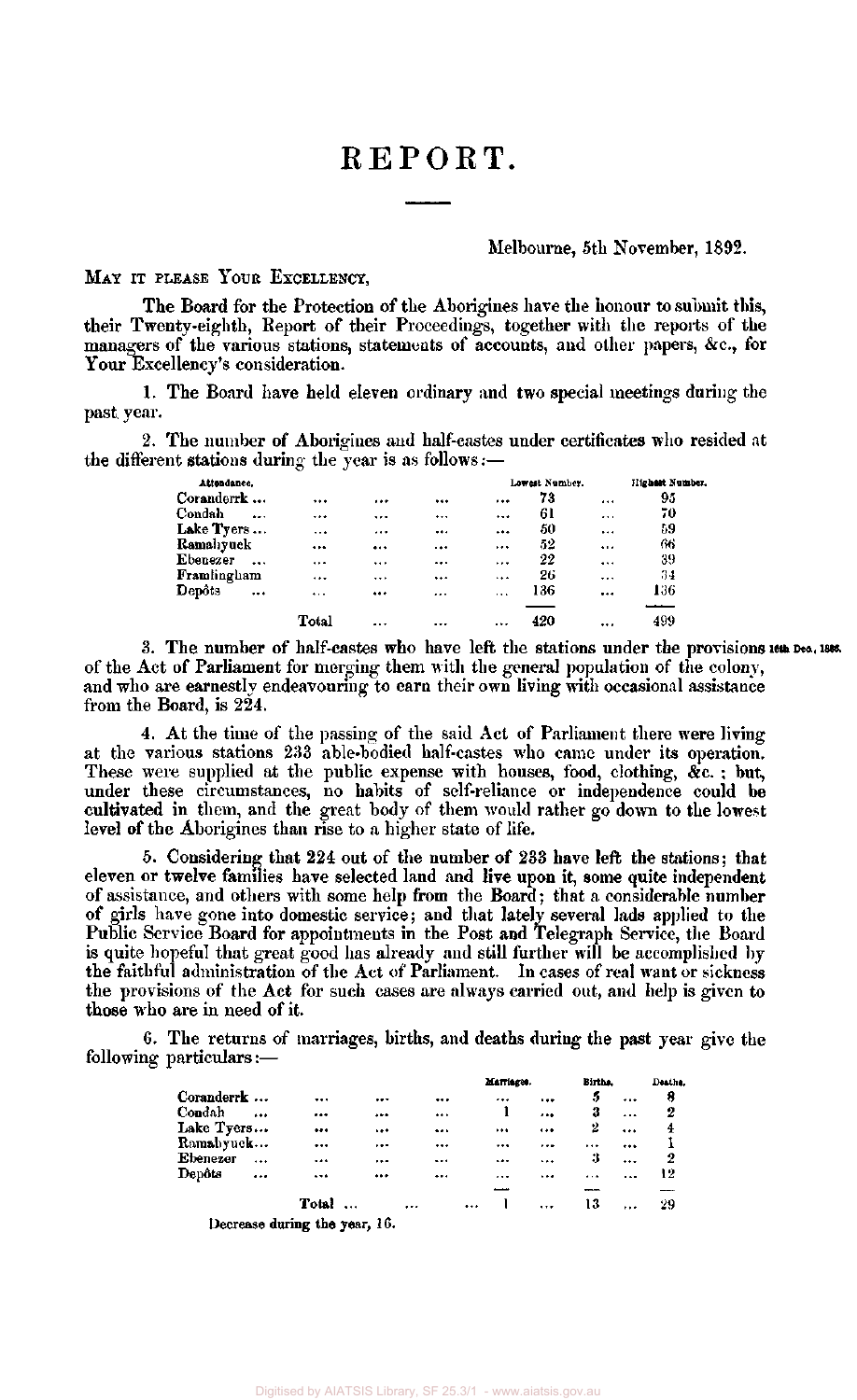7. All the Aborigines and half-castes who, under the Board's certificate, reside at the different stations and depots have received their regular supplies of rations, clothes, blankets, and other comforts, together with the needful medical attendance, and all have been greatly pleased with the liberal and suitable supplies, and have expressed their gratitude at different times for the kind consideration bestowed on them by the Government of the colony.

8. At the various depots throughout the colony weekly or bi-weekly orders for rations, according to the fixed scales of the Board's regulations, have been issued by the police officers and other agents of the Board, and the periodical visits of the General Inspector have satisfied the Board that all the legitimate wants of the blacks **have received proper** attention.

9. The Board have again to refer to the steady decrease of the pure Aborigines, especially at the different depots, and to the coming necessity for the amalgamation of stations in several districts for the greater comfort of the blacks and the reduction of expenditure. The expressed policy of the Board in regard to this question may be observed in the following statement of accounts :—

| d.<br>8.        | £<br>- 8. | d.  | £      | s. | d. |
|-----------------|-----------|-----|--------|----|----|
|                 | - 7       |     |        |    |    |
| 9<br>11.172     | 54<br>-7  |     | 851    | 0  |    |
| 11,366 13<br>-3 | 54        | 9   | 945 11 |    | 9  |
| 10,476<br>110   | 239 16    | -11 | 317 13 |    | З  |
| 8,692<br>5<br>4 | 190-15    |     | 1,061  | 3  | 5  |
| 6<br>6.745      | 1.054 13  | 5   | 1.124  |    | 3* |
|                 |           |     |        |    |    |

AMOUNTS VOTED, ETC., FROM 1887-8 TO 1891-2 INCLUSIVE.

\* Included in this amount are the proceeds from the hop crops for 1890-91 and 1891-2.

10. The following table gives particulars (1) of the total expenditure on each station; (2) the net income at each; and (3) the actual cost of each: $-$ 

|             |          |          |             | Total. |              |           |        | Net Income. |    |          | Actual Cost. |    |    |  |
|-------------|----------|----------|-------------|--------|--------------|-----------|--------|-------------|----|----------|--------------|----|----|--|
|             |          |          | £           | s.     | d.           |           | £      | s.          | d. |          | £            | ε. | d. |  |
| Coranderrk  | $\cdots$ |          | 1.654       |        | $\mathbf{o}$ |           | 1.124  |             | 3  |          | 528 13       |    | 9  |  |
| Condah      |          |          | 1.052 14    |        | - 9          | $\cdots$  | 224 14 |             | -3 |          | 828          | 0  | 6  |  |
| Lake Tyers  | $\cdots$ |          | 1.065 12 10 |        |              | $\cdots$  | 39     | 4           |    |          | 1.026        | 8  | -9 |  |
| Ramabyuck   |          | $\cdots$ | 965.        | 10     | -2           | $\ddotsc$ | 140 II |             | 5  |          | 824 18       |    | -9 |  |
| Ebenezer    | $\cdots$ |          | 623         | -13    |              | $\cdots$  | 178 11 |             |    | $***$    | 445          | 2  | -0 |  |
| Framlingham |          |          | 632 14      |        | 5            |           |        |             |    | $\cdots$ | 632 -        | 14 | -5 |  |

11. In conclusion, the Board have much pleasure to state that good progress has been made in the various schools for Aboriginal children in connexion with the Department of Public Instruction, and likewise that provision has been made at all the stations for the moral and religious training of the children, as will be observed from the reports of the managers of stations in reply to a number of questions issued by the Board on the various subjects which come under their direction.

I have the honour to be,

Your Excellency's most obedient servant,

C. M. OFFICER,

His Excellency Vice-Chairman.

The Right Honorable the Earl of Hopetoun, G.C.M.G.,

&c, &c, &c.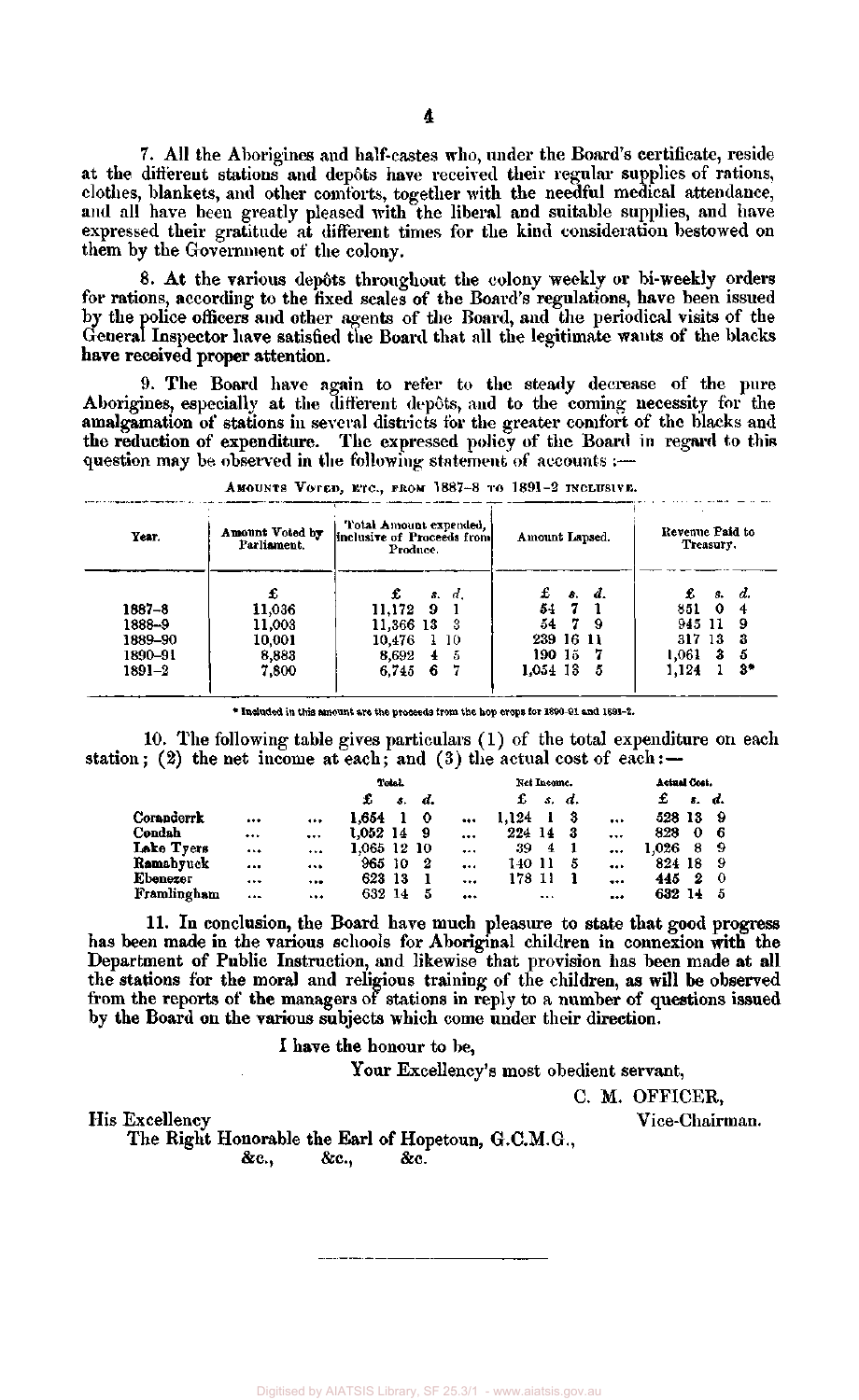### APPENDICES .

#### APPENDIX I.

SIR ,

Coranderrk Aboriginal Station, 30th June , 1892.

I have the honour to forward you my Annual Report of this station, and of the condition of the Aborigines under my care in connexion therewith, dating from 1st July , 1891, to 30th June , 1892. I have much pleasure in reporting that there has been no unusual trouble in the management of the

natives, and that the year has passed away in comparative peace and quietness. 1. The number attending the station and the average daily attendance in each month has been as follows :—

|                | 1891.    |          |                |          |         |                  | 1892.    |          |                |          |         |
|----------------|----------|----------|----------------|----------|---------|------------------|----------|----------|----------------|----------|---------|
|                |          |          | Daily Average. |          | Totals. |                  |          |          | Daily Average. |          | Totals. |
| July<br>       |          |          | 80             | $\cdots$ | 83      | January          | $\cdots$ |          | --<br>         |          | 78      |
| August         | $\cdots$ |          | 82             |          | 83      | Februarv         |          | $\cdots$ | 80             |          | 83      |
| Sepi<br>tember | $\cdots$ | $1 + 4$  | 78             |          | 84      | March            |          | 1.11     | 92             | $\cdots$ | 95      |
| October        | $\cdots$ | $\cdots$ | 76             | $\cdots$ | 81      | April            |          | $\cdots$ | ٠<br>. .       |          | 75      |
| November       | $\cdots$ |          | 73             |          | 75      | May<br>          |          | $***$    | --<br>r i I    |          | ÷,      |
| December       |          |          | 74             | $***$    | 78      | Tune<br>$\cdots$ |          |          | $ -$<br>د. .   | $\cdots$ | 78      |

|                                                                                                             |                                                 |                                                   |                                 |                                     |                                     | 2. TABLE OF BIRTHS.                                                                                                                                           |                                                                                      | ---                                                               |
|-------------------------------------------------------------------------------------------------------------|-------------------------------------------------|---------------------------------------------------|---------------------------------|-------------------------------------|-------------------------------------|---------------------------------------------------------------------------------------------------------------------------------------------------------------|--------------------------------------------------------------------------------------|-------------------------------------------------------------------|
| Date.                                                                                                       |                                                 | Name.                                             |                                 |                                     | Sex.                                | Parents' Names.                                                                                                                                               |                                                                                      | Colour.                                                           |
| 9th September, 1891<br>23rd October, 1891<br>6th December, 1891<br>22nd January, 1892<br>26th January, 1892 | Louisa<br>Annie<br>James<br>Samuel<br>Rose Mary | <br>$\cdots$<br>$\cdots$<br>$\cdots$<br>$\ddotsc$ | <br>$1.1 +$<br>$\cdots$<br><br> | aan b<br><br><b>Add 1</b><br>asa in | $\ldots$ F.<br>F.<br>М.<br>М.<br>F. | Lizzie Campbell<br>Alick Campbell<br>M. A. Rowan<br>Dick Rowan<br>Kate Friday<br>John Friday<br>Lizzie Davis<br>Alf. Davis<br>Jane Donnelly<br>Alick Donnelly | $\cdots$<br>$\cdots$<br>$\cdots$<br><br><br>$\cdots$<br>$\cdots$<br>$\cdots$<br><br> | llalf-castes.<br>Half-castes.<br>Black.<br>Half-castes.<br>Black. |

#### TABLE OF DEATHS.

| Date.                                                                                                                                                                                           | Name.                                                                                                                  |                                                  |                                                              | Sex.                                         | Age.                                                | Cause of Death.                                                                                                                                                                         |                                                                             | Colour.                                                                                |
|-------------------------------------------------------------------------------------------------------------------------------------------------------------------------------------------------|------------------------------------------------------------------------------------------------------------------------|--------------------------------------------------|--------------------------------------------------------------|----------------------------------------------|-----------------------------------------------------|-----------------------------------------------------------------------------------------------------------------------------------------------------------------------------------------|-----------------------------------------------------------------------------|----------------------------------------------------------------------------------------|
| 8th October, 1891<br>10th October, 1891<br>30th October, 1891<br>1st November, 1891<br>31st December, 1891<br>3rd April, 1892<br><br>6th April 1892<br>$\cdots$<br>19th June, 1892<br>$\ddotsc$ | Old Harry<br>Mary Russell<br>Old Lanky<br>M. A. Rowan<br>Charlie Cable<br>James Friday<br>Mary Davie<br>R. M. Donnelly | <br><br>$\cdots$<br><br><br>$\cdots$<br><br>1.11 | <br><br>$\cdots$<br><br><br>$\cdots$<br>$\cdots$<br>$\cdots$ | М.<br>F.<br>м.<br>Р.<br>М.<br>м.<br>F.<br>г. | 70<br>4<br>60<br>23<br>56<br>Infant<br>60<br>Infant | <b>Bronchitis</b><br><br>Pneumonia<br>$\cdots$<br>Consumption<br>$\ddotsc$<br>Influenza<br><br>Heart disease<br><br><b>Bronchitis</b><br>$\cdots$<br>Senile debility<br>Convulsion fits | <br>$\cdots$<br>$\cdots$<br>$\cdots$<br><br>$+ + +$<br>$\cdots$<br>$\cdots$ | Black.<br>Half-caste.<br>Black.<br>Half-caste.<br>Black.<br>Black.<br>Black.<br>Black. |

There have been no marriages during the year.

3. The religious services which have been held regularly twice every Sunday have been generally well attended, so also the Sunday school for the children. Religious instruction is also given to the children every morning during the week as their first lesson in the day school, and they are very well up in Scriptural knowledge.

4. The day school and teacher are under the control of the Department of Public Instruction, and at the last annual examination held by Mr. Inspector Gamble, the percentage of passes gained was 96, which may be considered highly satisfactory.

5. The total quantity of ground belonging to the reserve of the station is 4,800 acres, and is all fenced in, except about 200 acres, and subdivided into twelve paddocks for grazing and cultivation purposes. About fourteen acres have been cultivated and sown with oats for hay, three with potatoes, and five with hops. All the crops were fairly good. The hay and potatoes were all consumed on the station, but the hops were sold in Melbourne, and, as usual, realized the highest price in the market.

6. The kinds and number of stock were as follows :—84 cows, 10 calves, 105 heifers, 91 steers, 4 bulls, 10 working bullocks, and 15 horses—total, 319 head. On an average about sixteen cows have been milked daily, every family being allowed at least one cow if they would milk it. The following have been killed for meat for the station:—31 steers, 7 cows, 2 heifers—total, 40 head. None have been sold.

7. All the produce has been consumed on the station, except the hops, the proceeds of which have been paid into the Treasury, Melbourne.

8. No cottages have been built this year, so the number remains the same, viz., 22, and all are usually occupied, and well and cleanly kept.

9. The men are mostly employed in the hop garden, in general farm work, and in keeping the station in good repair. The women attend to their domestic work, and in their spare time make baskets, &c., for sale. The bigger boys, when out of school, arc encouraged to make themselves useful in farm and garden work, and the girls in domestic work. Of course, like all other boys and girls, they like to amuse themselves in playing at all kinds of games which they always enter into heartily and enjoy themselves well. So also do the adult natives.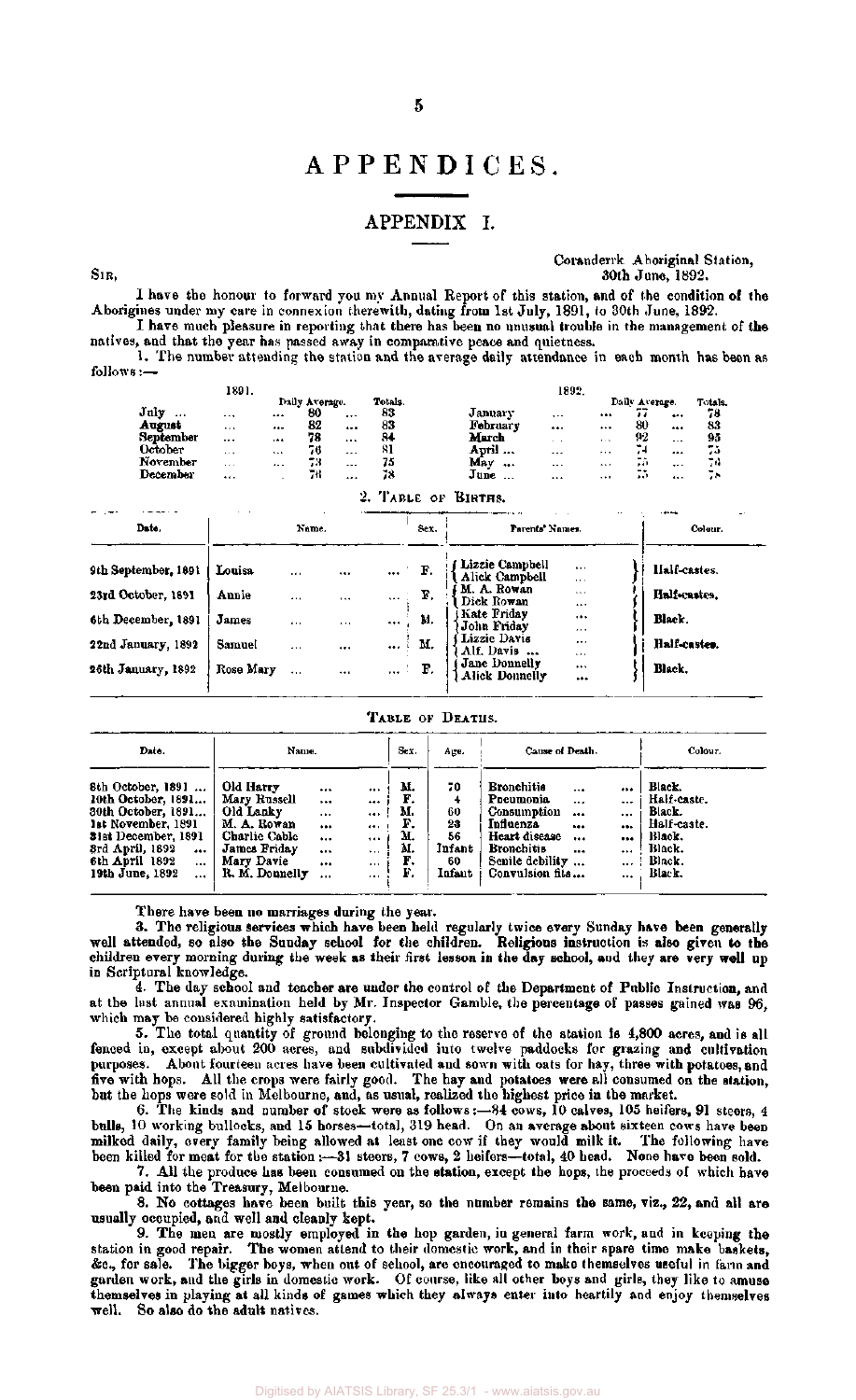10. As all the Blacks are fond of sport, they still continue to hunt native game and fish whenever opportunity offers; but they always look for their usual allowance of beef or mutton from the station.

6

11. A few of the Blacks still continue to indulge in intoxicating drink, but, in order to prevent them being supplied with it, I have had two persons fined during the year.

12. Between 40 and 50 half-castes who have come under the operation of the law have left this station and are obtaining a living elsewhere. Some of them are doing well; one young half-caste woman (Mary Briggs) is at the present time earning fifteen shillings (15s.) a week as a general domestic servant, which speaks well for her training at Coranderrk. One married couple with two children have been allowed to remain on the station under the necessary certificate, but none are apprenticed as servants on the station.

13. I am thankful to say that the rations and clothing supplied by the Board have been of good and satisfactory quality, and, on behalf of the natives, I beg respectfully to thank the Board and you for the very kind and prompt attention to all requests for anything reasonable required for the use and comfort of the Blacks.

I have the honour to be, Sir,

Your obedient servant,

JOSEPH SHAW.

The Revd. F. A. Hagenauer, General Inspector and Secretary, Board for Aborigines, Melbourne.

### APPENDIX II.

#### SIR,

Mission Station, Lake Condah, 5th August, 1892.

I have the honour to report with reference to the management of this station and the Aborigines under my care during the past year as follows :—

1. The total number of Aborigines (adults and children) still belonging to this station is 63, and from 60 up to 70 resided here all the year round. The attendance during the various months of the year was as under—

|           |          | 1891.                |        |          |             |                   |          | 1892.    |        |          |             |
|-----------|----------|----------------------|--------|----------|-------------|-------------------|----------|----------|--------|----------|-------------|
|           |          |                      | Total. |          | Attendance. |                   |          |          | Total. |          | Attendance. |
| July<br>  |          | $\ddot{\phantom{0}}$ | 70     |          | 70          | Japuary           |          |          | 70     |          | 68          |
| August    |          | $***$                | 70     |          | 70          | February          | $1 + 4$  |          | 70     |          | 70          |
| September |          |                      | 70     |          | 70          | March<br>         |          |          | 63     |          | -6 L        |
| October   |          |                      | 70.    | $\cdots$ | 69          | April<br>$\cdots$ |          | $\cdots$ | 63     |          | 62          |
| November  |          |                      | 70     | $\cdots$ | 70          | May<br>$\cdots$   | $\cdots$ | $\cdots$ | 63     | $\cdots$ | 60          |
| December  | $\cdots$ |                      | 70     | $$       | 69          | June<br>$1 - 7$   | .        |          | 63     | $1 + 1$  | 63          |
|           |          |                      |        |          |             |                   |          |          |        |          |             |

2. Number of births, deaths, and marriages—

#### BIRTHS.

| Name.                                                                            | Date.                                                              | Parents' Names.                                                                                       |
|----------------------------------------------------------------------------------|--------------------------------------------------------------------|-------------------------------------------------------------------------------------------------------|
| David Carter<br><br><br>John Turner<br>$\cdots$<br><br>William Edward Watson<br> | 12th December, 1891<br>10th September, 1891<br>14th February, 1892 | William Carter.<br>Agues Carter.<br>Robert Turner.<br>Janet Turner.<br>Narie Watson.<br>Emily Watson. |

#### DEATHS. Colour. Name. Date. Cause of Death. Age. Half-caste ... Hannah King ... 18th July, 1891 Fatty degeneration of the 45 years heart Daniel White ... Black 21st February, 1892 Drowning 24,  $\overline{\phantom{a}}$

#### There was one marriage during the year.

| Name.                    |                                                 | Date.                                 | Colour. |  |
|--------------------------|-------------------------------------------------|---------------------------------------|---------|--|
| Albert White<br>Eva Egan | $\scriptstyle\star$<br>$\cdots$<br><br>$\cdots$ | 9th February, 1892  {Black.<br>Black. |         |  |

3. Religious instruction has been imparted to all the Aborigines who were capable of receiving it; that is, from children who were old enough for tuition, up to people of old age. Daily prayers are held twice, morning and evening, at which the children are either catechised on scripture knowledge, or else short expositions are given with reference to special texts or passages of the word of God.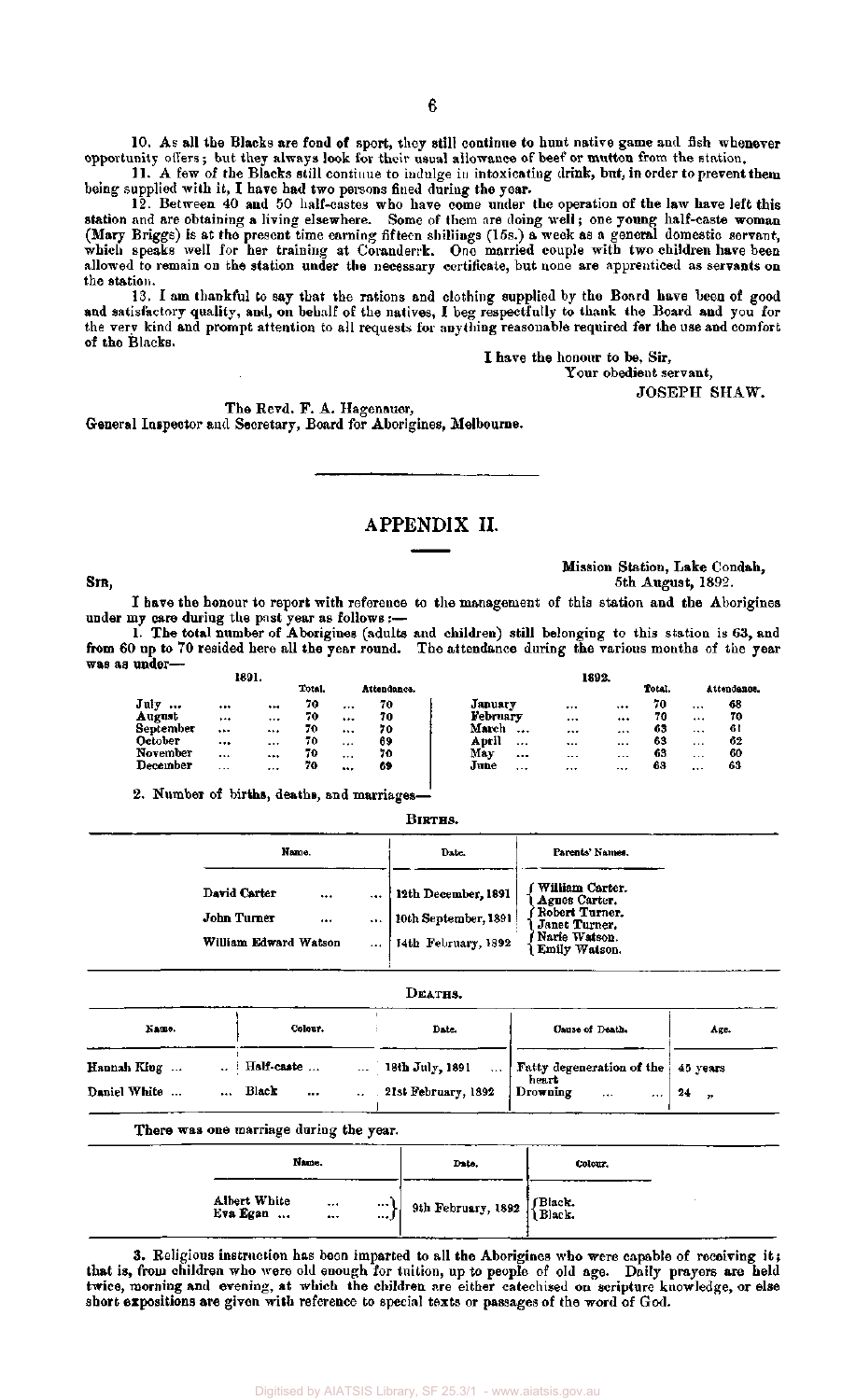4. Secular education is imparted by a State school teacher, but I am sorry to say that the children under instruction have fallen back so much that only 55 per cent, was obtained at the last examination, whereas, at a previous one under another teacher, the children obtained 85 per cent.

5. The total quantity of land belonging to the aboriginal reserve is 2,050 acres of forest grazing ground and 1,750 acres of stony land. The most of the reserve is only fit for grazing and rearing stock. The whole land is divided into the following paddocks: $\rightarrow$ 

(a) Large paddock of 1,750 acres, fairly well fenced.

- *(b)* Large paddock of 650 acres.
- (c) Large paddock of 600 acres.
- *(d)* Four smaller paddocks, containing about 800 acres in all; comprising cultivation paddock, milking cows' and rearing paddocks, horse paddocks, &c.

The principal produce which was raised on the station was about twenty tons of oaten hay. Vegetables of various kinds were grown and a large supply of fruit such as apples, pears, plums, &c, all of which were consumed on the station. The hay is always required for our working-horses during the winter months, as grass is generally scarce then.

6. The reserve is at present stocked with 394 head of cattle of all kinds, and 467 sheep. A good number of cows are milked during the season for the use of all the inhabitants of the station. There were 19 head of cattle and 163 sheep killed for meat, while 36 head of cattle and 106 sheep died. The cattle 19 head of cattle and 163 sheep killed for meat, while 36 head of cattle and 106 sheep died. The cattle which died were mostly very old ones, and died for want of grass, owing to bush-fires and other causes; and, unfortunately, we could not effect a sale at the time, the market being too dull; and the sheep died from a disease called liver rot, which was very prevalent in this locality last year. As we have hardly any able-bodied men left now for doing work, or fit for looking after and managing stock, it will, in my opinion, at no distant date, become advisable to reduce the acreage of the reserve from 3,700 acres to about 800 acres.

CLEAR AUDITED BALANCE-SHEET.

|                           | INCOME. |          |      |          | EXPENDITURE.<br>s. d.                                 |
|---------------------------|---------|----------|------|----------|-------------------------------------------------------|
| Balance from 1891 to 1892 |         | <br>67   | -5   | -94      | 60 11<br>General account<br>1.11<br>                  |
| Hides and skins           |         |          |      | 41 17 11 | Wages<br>85<br>-3<br>$\cdots$<br>$\cdots$<br>$\cdots$ |
| Wool and bark             |         | <br>127. | -18  | - 8      | Stock and produce<br>69<br>810<br><br>                |
| Miscellaneous             |         |          | 7128 |          | <b>Miscellaneous</b><br>911<br>- 0<br>$$<br><br>      |
|                           |         |          |      |          | Cash balance<br>10<br>0<br>91<br><br><br>             |
|                           |         |          |      |          |                                                       |
|                           |         | £234 15  |      | -Od      | 15<br>01<br>£234                                      |
|                           |         |          |      |          |                                                       |

8. The cottages and other buildings, all in fair condition, are as follows:—Three limestone cottages, five bluestone cottages, five weatherboard cottages, four sawn-timber cottages; all except one are inhabited, and most of them kept clean. Besides these there are one dormitory of weatherboards; one store, of bluestone; one stable, of bluestone; one wool shed, of sawn timber; one milking cow-shed, of sawn timber. The Mission buildings comprise one handsome church, of bluestone; one large schoolhouse, of bluestone; one mission house, of bluestone and weatherboard; one teacher's house, of weatherboards. This makes the total number of station buildings 26. There are also two large underground water-tanks, walled out and cemented; one being 18 x 18, and the other 12 x 12.

9. The natives are employed as follows:—The men do clearing, fencing, gardening, stockriding, and rabbiting; the latter vermin is still plentiful in this district. The women are chiefly expected to look after their own houses and families, while the children attend the day school. The girls obtain sewing lessons, and the boys do station work after school hours.

10. At certain seasons the Blacks obtain liberal supplies of fish, and during such times they get only half the allowance of meat.

11. There was no trouble during the year with regard to drunkenness, and, as far as I know, no intoxicating liquor was brought here.

12. The half-castes, who are out to earn their own living, are still the same number, viz.:—42. Four are still on the station, under the usual certificates.

13. The supplies of rations and clothes granted by the Board have been of good quality, and have given satisfaction to the people; and, on their behalf, I desire to thank the Board and you for all provisions and help given to the Aborigines under my charge.

I have the honour to be, Sir,

 $\ddotsc$ 

Tour obedient servant,

J. H. STAHLE.

The Rev. F. A. Hagenauer, General Inspector and Secretary, B.P.A., Melbourne.

#### APPENDIX III.

Church Mission Station, Lake Tyers, SIB, 11th July, 1892.

 $\ddotsc$ 

I have the honour to forward the information you require in your circular of 4th August, 1892 :— 1. The number of Aborigines attending the station for the past twelve months is as follows :-July ... ... ... 58 January ... ... ... 53 August ... ... ... 56 February ... ... ... 54 August ... ... ... 56 | February ... ... ... 54<br>September ... ... ... 59 | March ... ... ... ... 50<br>October ... ... ... 52 | May ... ... ... ... 52 October ... ... ... 54 April ... ... ... ... 54 0ctober ... ... ... 54<br>November ... ... ... 52<br>December ... ... ... 55

Average attendance for the year, 55.

December ... ... ... 55 | June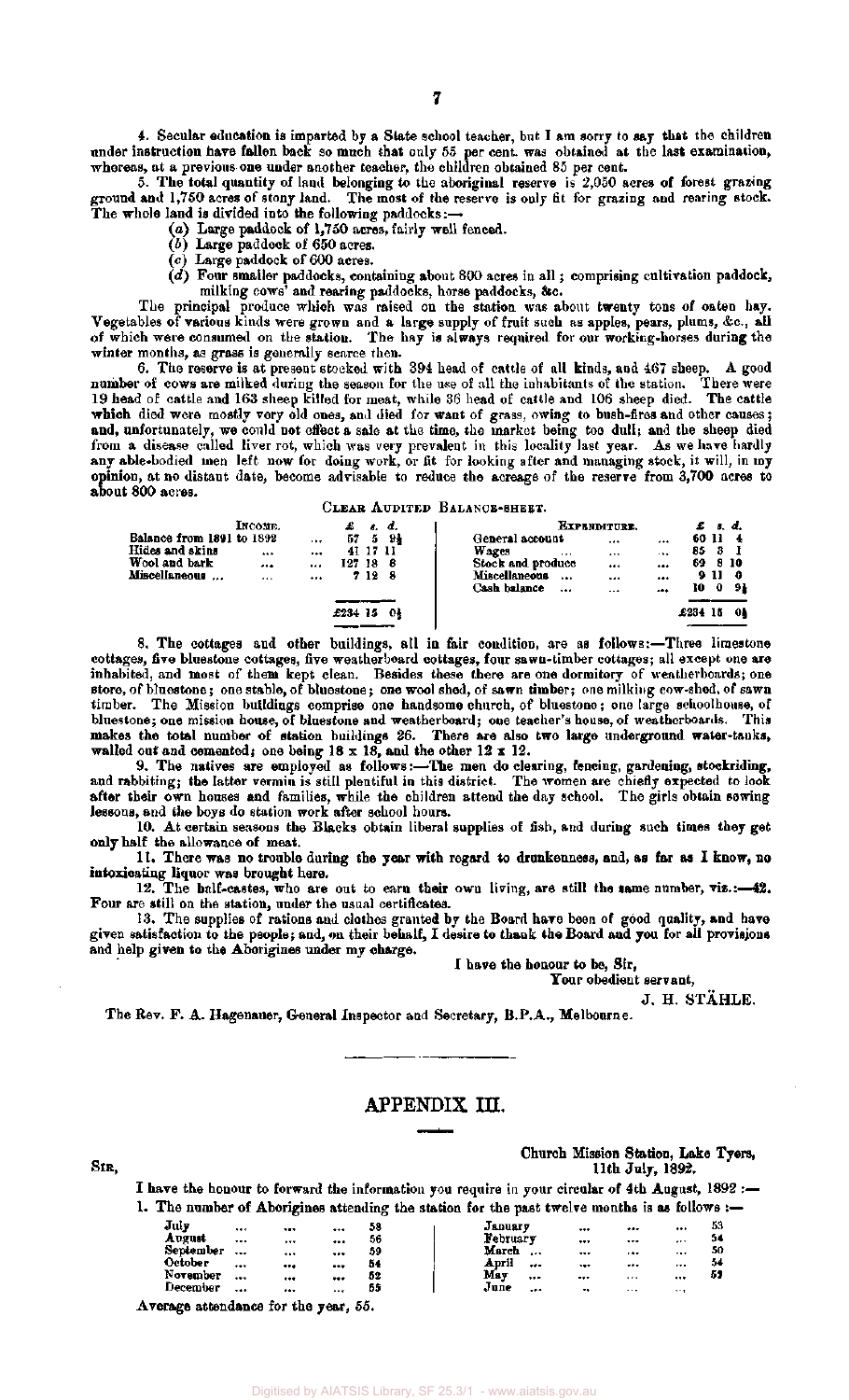2. The number of births and deaths is as follows :—Births, 3 ; deaths, 4, as per schedule attached. There were no marriages. BIRTHS.

| Name.                                                                            | Colour.                                               | Date of Birth.                                                             | Parents' Names.                                                                          | Colour.                          |
|----------------------------------------------------------------------------------|-------------------------------------------------------|----------------------------------------------------------------------------|------------------------------------------------------------------------------------------|----------------------------------|
| Adeline Louisa Murray<br>Margaret Cooper<br>$\cdots$<br>William Bull<br>$\cdots$ | Ilalf-caste<br>$\cdots$<br>Black<br><br><br>Black<br> | 11th December, 1891<br>12th January, 1892<br><sup>1</sup> 24th April, 1892 | Susan and Fred Murray<br><br><b>Emma and Dick Cooper</b><br><br>Billy and Emily Bull<br> | Half-castes.<br>Black.<br>Black. |

#### DEATHS.

Cause of Death.

Age.

Date of Death.

Name.

Colour.

ľ

| --------                              | -------        |                                                |                                                             | ----                                    |
|---------------------------------------|----------------|------------------------------------------------|-------------------------------------------------------------|-----------------------------------------|
| Charles Hammond<br><br>Samuel Newking | Black<br>Black | 22nd November, 1891 ! General debility         | <br>  28th November, 1891   Tabes mesenterica<br>           | $\ldots$ 50 years.                      |
| Margaret Cooper<br><br>Leonard Cooper | Black<br>Black | 18th May, 1892<br>$\cdots$<br>  9th June, 1892 | <i>I</i> Bronchitis<br>1.7.4<br>  General debility<br><br>. | 3 months.<br>$\ldots$ 1 year 11 months. |

3. Religious services are held daily: morning service at half-past eight o'clock, and evening service, in winter, at five o'clock; in summer at six p.m. The services are fairly well attended, the average being 30. Religious instruction is also given to the children daily, and on Sundays a regular Sunday school is kept.

4. The day school is under the control of the Department of Education, a very good teacher is in charge, and the results are very satisfactory, as at the last examination 84 per cent, was obtained. The average attendance for the past year was 24.

5. The quantity of ground belonging to the reserve is 4,200 acres ; the quantity of ground fenced is 2,400 acres; this includes a large orchard of about 10 acres, which is mostly planted with fruit trees, which in a year or two will be in full bearing, when we will be able to forward the produce to market. At present the fruit grown has been consumed on the station. The crops consisted mostly of potatoes and vegetables, which have all been consumed by the Aborigines.

6. The number of stock is as follows :—195 head of mixed cattle and 90 sheep. The station has been supplied with meat from the herd and sheep ; none have been sold.

 $\tilde{7}$ . The income and expenditure is as per schedule attached ; the accounts were duly audited by the Secretary, and found to be correct.

#### INCOME AND EXPENDITURE AT LAKE TYERS, 1891-2.

| By wool and skins<br>Received from $P.B.A.$<br>Received from B.P.A.<br>By balance<br> | £<br>. s. d.<br>$\frac{4}{ }$<br>39<br>$- + +$<br>16 18 11<br><br>412<br>-6<br><br>815<br>- 5<br> | By overdraft expenses and wages<br>"general expenses<br>$\bullet\bullet\bullet$<br> | £ s. d.<br>78 8 11<br>27120 |
|---------------------------------------------------------------------------------------|---------------------------------------------------------------------------------------------------|-------------------------------------------------------------------------------------|-----------------------------|
|                                                                                       |                                                                                                   |                                                                                     |                             |
|                                                                                       | £106<br>-0-11                                                                                     |                                                                                     | £106<br>-011                |
|                                                                                       |                                                                                                   |                                                                                     |                             |

8. The number of buildings on the station is 17, 10 of which are occupied by the Aborigines, the rest are connected with the working of the station. I may state that the Aborigines' cottages are fairly kept.

9. The Aborigines are mostly occupied in the general work of the station, attending to the orchard and cultivation ; the women are mostly employed about their own houses ; the boys, after school hours, doing various small jobs required ; when they leave school they are set to work on the various jobs in hand.

10. The Blacks continue to hunt native game, but every year it gets more scarce in the neighbourhood of the station, and as the lake is open for fishing they are unable to procure any fish, indeed at present the lake seems to be quite denuded of fish; at the commencement of the fishing season there were about 40 boats on the lake, but they have been reduced to about six. It is a great pity that the source from which the Aborigines obtained the greater part of their food should be interfered with, but so it is.

11. I am glad to say that the Blacks have not indulged in intoxicating drink so much as heretofore, indeed many of those who were the worst in this respect begin to see the evil of it, and try to keep from the temptation, for which purpose Lake Tyers Station is admirably adapted, there being no public-house within five miles.

12. The number of half-castes who have left the station is four males and sixteen females, total 20. Some of them are doing very well in the situations which have been provided for them. Those who are married are very industriously following various occupations, and though some of these find the times a little hard, yet they seem to earn sufficient to keep themselves respectably. There are no half-castes apprenticed on the station.

13. The clothing supplied by the Board were of very good quality, and were quite sufficient in quantity for the time for which they were supplied. The only cause of complaint by the Aborigines was their not getting blankets, but as they had been told that blankets would only be supplied every alternate year they should have taken more care of what they had; however, they will, I am sure, be more careful in the future. I think it will be a very wholesome lesson to them.

Allow me to thank the Board, on their behalf, for the very considerate way in which they have been treated ; they have been well fed and clothed, and it only requires a little care on their part to enable them to live in such comfort that is denied to very many less fortunate Europeans.

I have the honour to be, Sir,

Your most obedient servant,

JOHN BULMER.

The Revd. F. A. Hagenauer, General Inspector, B.P.A.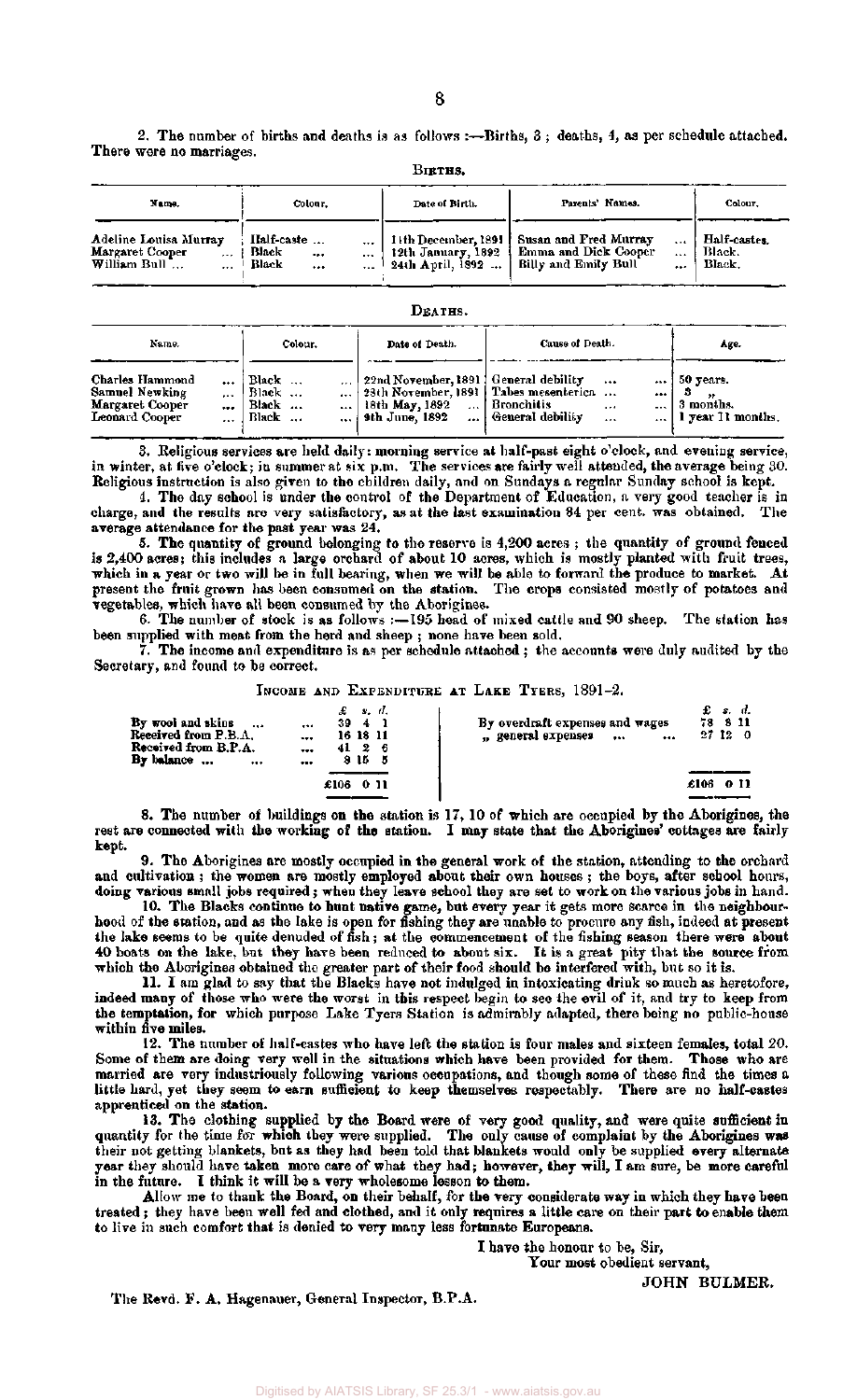#### APPENDIX IV.

#### Aboriginal Mission Station, Ramahyuck,  $SIR$ , 8th July, 1892.

In accordance with your circular of yesterday, I have the honour to forward to you my report for the past year on the state and progress of the mission work amoug the Aborigines under my care, from which you will observe the following particulars :-

1. The total number of Aborigines under my care and belonging to this station is 61, the number of permanent residents being 53, whilst a few others are occasionally employed in the neighbourhood, or frequently wander about to see their old hunting grounds. In accordance with their former wandering habits the Blacks sometimes either visit their friends at other stations or receive visits from them, for which reason the monthly returns of attendance are not always the same, and state only the highest and the lowest numbers, as follows :—

|           | 1891.     |       |    |          |    |                 |          | 1892.    |    |          |    |
|-----------|-----------|-------|----|----------|----|-----------------|----------|----------|----|----------|----|
| July<br>  | $+ + +$   | 1.14  |    |          | 48 | January         | $\cdots$ | $\cdots$ | 58 |          | 57 |
| August    | $\ddotsc$ |       | 55 |          | 52 | February        | $\cdots$ | $\cdots$ | 61 |          | 52 |
| September | $- - -$   |       | 53 | $\cdots$ | 53 | March<br>       |          |          | 63 | $\cdots$ | 58 |
| October   |           | $***$ | 56 | $.1 +$   | 53 | April<br>1.14   |          |          | 66 |          | 62 |
| November  |           |       | 62 |          | 57 | May<br>$\cdots$ | 2.4.5    |          | 61 |          | 57 |
| December  | $\cdots$  |       | 56 |          | 54 | June<br>        | $***$    |          |    |          | 56 |
|           |           |       |    |          |    |                 |          |          |    |          |    |

2. Number of births, deaths, and marriages:—

(a) Marriages : None.

*(b)* Births : None.

(c) Deaths: One. Edgar Moffat, aged 11 months, full black, died of teething on the 1st of May, 1892.

3. In accordance with the work of Missions religious services are held twice every Sunday, which are well attended by all the Aborigines and some neighbouring selectors. Week-day services are kept every morning and evening, and both services are generally well attended. Sunday school is kept morning and afternoon with good results, and religious instruction for the children is given five times a week, and good progress is made in all the classes in connexion with the school.

4. The secular branches of the day school are held by a duly-qualified teacher under the Department of Public Instruction; and the working of the school is very good, especially since the school has been raised to a full-time school, with a present number of 21 scholars. There is no doubt that the next examination will give very high percentages, which will give great advantages to the rising generation of Aborigines.

5. The total quantity of land belonging to the Aboriginal Reserve is 2,363 acres, including 500 acres of deep morasses, and the whole of the extent of the Avon River for the length of the reserve. The land is subdivided into the following paddocks :—

- (a) Large paddock of 1,800 acres, including the morass.
- *(b)* A well-fenced 320-acre paddock for young stock, working bullocks and horses for station use.
- (c) Paddock of 200 acres, in which the gardens and station buildings are situated. The paddock is subdivided in small gardens, cultivation paddocks, and grounds for use of milking cows, calves, and working horses.

Regarding the kinds and quantities of produce, I have to report that about 10 tons of hay, 12 tons of very good potatoes, some maize, and several acres of mangolds and carrots have been grown, as well as great quantities of vegetables of all kinds for home use. None of the station produce has been sold, as it was all needed for the supply of the station.

6. At the conclusion of last year's report there were 191 head of cattle of all kinds on the reserve; but I am sorry to state that, through the unexpected high flood in August, over 40 head were drowned without any possibility for rescue of any of them. Through most careful attention to the stock the number is now 157, although twenty head have been killed for meat and ten sold ; only one died whilst calving. The supply of good fresh meat for the people is, of course, a very great blessing for all. There are, as formerly, from eighteen to twenty cows which give a good supply of milk and butter.

7. In consequence of our great losses by the floods our station income has been very much less than in former years. The accounts are kept in the usual careful manner, and the audited balance-sheet of Income and Expenditure is as follows:—

|                                                                 |           | INCOME.              |                  |         |                                   |                                                  |              | EXPENDITURE.    |                    |                                                               |  |
|-----------------------------------------------------------------|-----------|----------------------|------------------|---------|-----------------------------------|--------------------------------------------------|--------------|-----------------|--------------------|---------------------------------------------------------------|--|
| Cash balance from last year<br>Surplus stock<br>Hides and skins | $\ddotsc$ | $\cdots$<br>$\cdots$ | <br><br>$\cdots$ | 55 16   | £ s. d.<br>- 2<br>90 15 10<br>533 | General expenses<br>Wages, &c.<br>Credit balance | <br>$\cdots$ | $1 + 1$<br><br> | <br><br><br>103126 | $\pounds$ $\pmb{\kappa}$ $\pmb{\kappa}$ .<br>36 18 8<br>11311 |  |
|                                                                 | Total     | $\cdots$             | $\cdots$         | £151 15 |                                   |                                                  | Total        | $\ddotsc$       | $$ £151 15 3       |                                                               |  |

8. The number of cottages inhabited by the Aborigines is fourteen; they are all in fair repair, although a few of them may soon need renewing, on account of the long time they have been used by the blacks. Some of the cottages are kept in very good order, some are kept fairly well, and others need constant looking after. The total number of buildings on the station is still the same as formerly, including the church, State school, orphan-house, mission-house, and many other buildings, which are all in use and kept in repair.

9. All able-bodied men are employed with farming, gardening, or clearing the ground, except when they work for wages on the neigbouring farms. The women attend to household duties, dressmaking, and other useful employments; the boys, when out of school, help with work in field and garden; and the girls are employed in learning all kinds of domestic work, in order to become useful in the future.

No. 158. B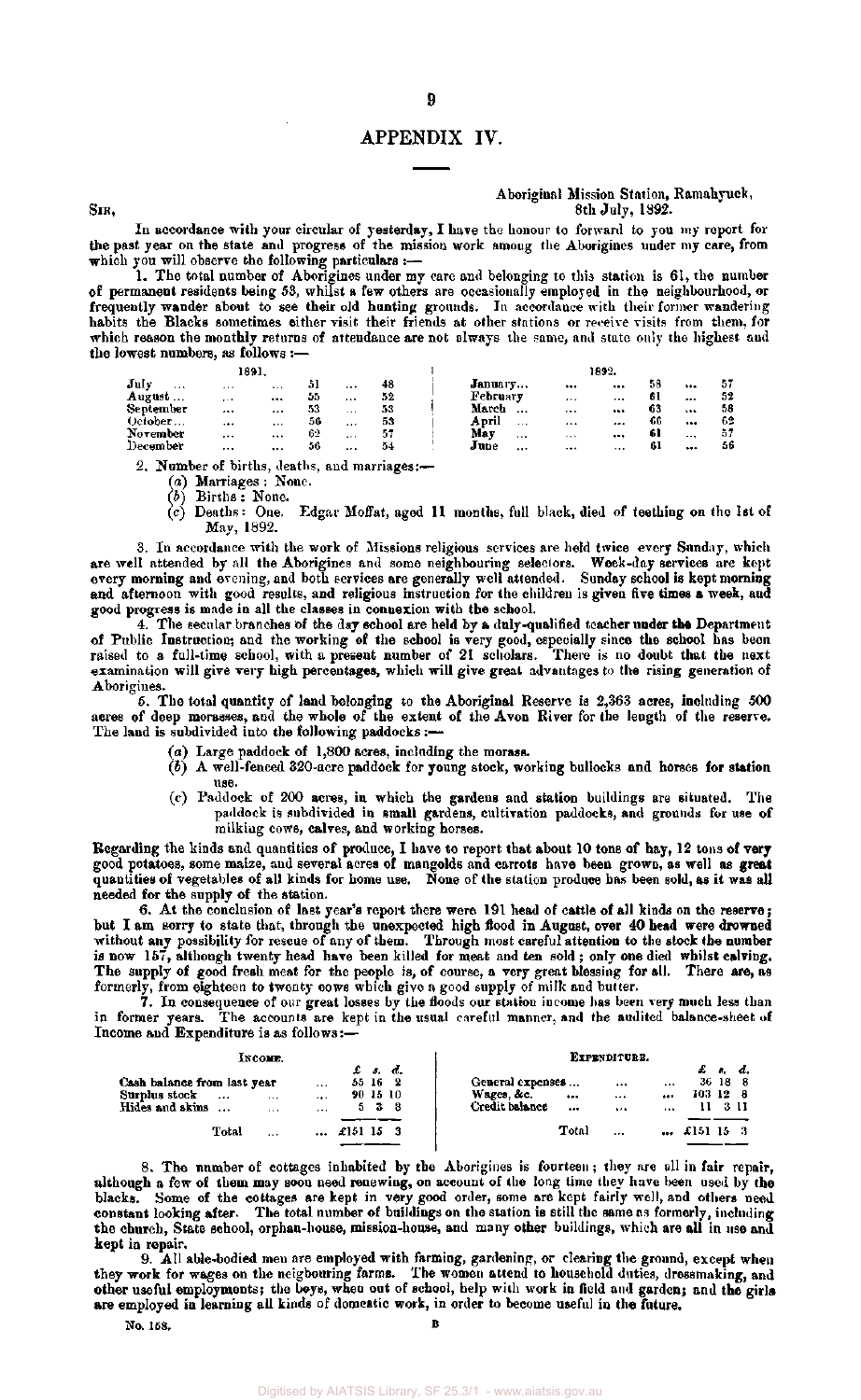10. The Blacks are still hunting for native game, and the women like fishing, which affords great enjoyment to all the inhabitants on the station.

11. I am sorry to report that still some of the Aborigines indulge in drinking, if they can get it; but we hope that this evil habit may soon disappear altogether.

12. In regard to the carrying out of the laws for the merging of half-castes, I have to report that all from here are earning their own living; only one girl is apprenticed here at the station as servant, and has already a nice little sum in the Savings Bank at Sale.

13. The clothes and rations granted to the Blacks are of good and suitable quality, and give general satisfaction; and I have much pleasure to convey to the Board and the Government the best thanks of the Aborigines under my care.

I have the honour to be, Sir,

Your obedient servant,

F. A. HAGENAUER, Missionary.

The Secretary, Board for Protection of Aborigines, Melbourne.

APPENDIX V.

Lake Hindmarsh Mission Station, DEAR SIR, 1892.

- I have the honour to forward my Annual Report of the Aborigines on this station, dated from 1st July, 1891, to 30th June, 1892.
	- 1. The number of Blacks attending this station during each month is as follows  $: \longrightarrow$

|           | 1891.        |              |          |                 |              |          | 1892.    |                      |          |                |
|-----------|--------------|--------------|----------|-----------------|--------------|----------|----------|----------------------|----------|----------------|
| July<br>  | <br>         | Total.<br>38 |          | А тегада.<br>20 | January      |          |          | <b>Total.</b><br>-31 |          | Average.<br>24 |
| August    | <br>         | 38           | $\cdots$ | 19              | February     |          |          | -31                  | $\cdots$ | 24             |
| September | <br>         | 26           |          | 20              | March        | $\cdots$ |          | 35                   |          | 32             |
| October   | <br>$\cdots$ | 27           |          | 19              | April        | $\cdots$ | $\cdots$ | 39                   | $\cdots$ | 36             |
| November  | <br>         | 32           |          | 23              | May<br>$***$ | $***$    | $\cdots$ | 39                   |          | 37             |
| December  | <br>         | 32           |          | 24              | June         |          | $\cdots$ | 37                   |          | 36             |

2. The number of births, deaths, and marriages :-

#### BIRTHS.

| Name.                                                                    |                       |                              | Colour.                                              |                  | Date.                                                                    | Parents' Names.                                                                                                                                                                              |                      | Colour.                                                                                                 |
|--------------------------------------------------------------------------|-----------------------|------------------------------|------------------------------------------------------|------------------|--------------------------------------------------------------------------|----------------------------------------------------------------------------------------------------------------------------------------------------------------------------------------------|----------------------|---------------------------------------------------------------------------------------------------------|
| George Clifford<br><b>Ella</b> Catherine<br>Rubiua Sarah<br>Frank Edward | <br><br><br>$\ddotsc$ | $\cdots$<br><br>$\cdots$<br> | Half-caste<br>Half-caste<br>Half-caste<br>Half-caste | <br><br>$\cdots$ | 12th Sept., 1891<br>12th Jan., 1892<br>27th Feb., 1892<br>19th May, 1892 | Archie Pepper<br>$\cdots$<br>Tessie Pepper<br>$\cdots$<br>Robert Kinnear<br>Sarah Kinnear<br>Peter McGuinnes<br><b>Esther McGuinnes</b><br>Albert Coombs<br><b>Edith Coombs</b><br>$\ddotsc$ | <br><br><br>$\cdots$ | : Black.<br>Half-caste.<br>Black.<br>Half-caste.<br>Black.<br>Half-caste.<br>Half-caste.<br>Half-caste. |

**DEATHS .** 

| Name.                                                              | Colour. | Date.                                                                               | Disease.              |              |          | Age.                 |
|--------------------------------------------------------------------|---------|-------------------------------------------------------------------------------------|-----------------------|--------------|----------|----------------------|
| Emma Maria<br>$\cdots$<br>$\cdots$<br>Peter Andrew<br>$\cdots$<br> |         | Half-caste  5th Dec., $1891$   Dysentery<br>Half-caste  9th April, 1892    Marasmus | $\cdots$<br>$\ddotsc$ | <br>$\cdots$ | $\cdots$ | 1 year.<br>1 y. 5 m. |

#### MARRIAGES.-Nil.

3. Religious services during the week, as on Sundays, have been held and well attended, so has been held Sunday school and religious instruction during the week.

4. The day school here is now under the control of the Public Instruction, and the results on the last examination have been of a very satisfactory kind; the scholars passed in all subjects, so that the result was as high as 95 per cent.

5. The total quantity of land granted as station reserve is  $3,607$  acres. The reserve is fenced in with a substantial post, rail, and wire fence, which is divided into several grass paddocks and fields for wheat cultivation and hay. The produce of wheat consisted of  $100$  bags, of which 90 bags have been sold, and 10 bags sown.

6. The stock consists at the end of this year of 16 cows, 13 calves, 12 heifers, 4 steers, and 1 bull ; 590 sheep, and 7 horses. For meat have been killed 240 sheep and 3 steers, the scarcity of grass causing weakness among cattle and sheep, and also by wild dogs, the number of sheep is greatly diminished.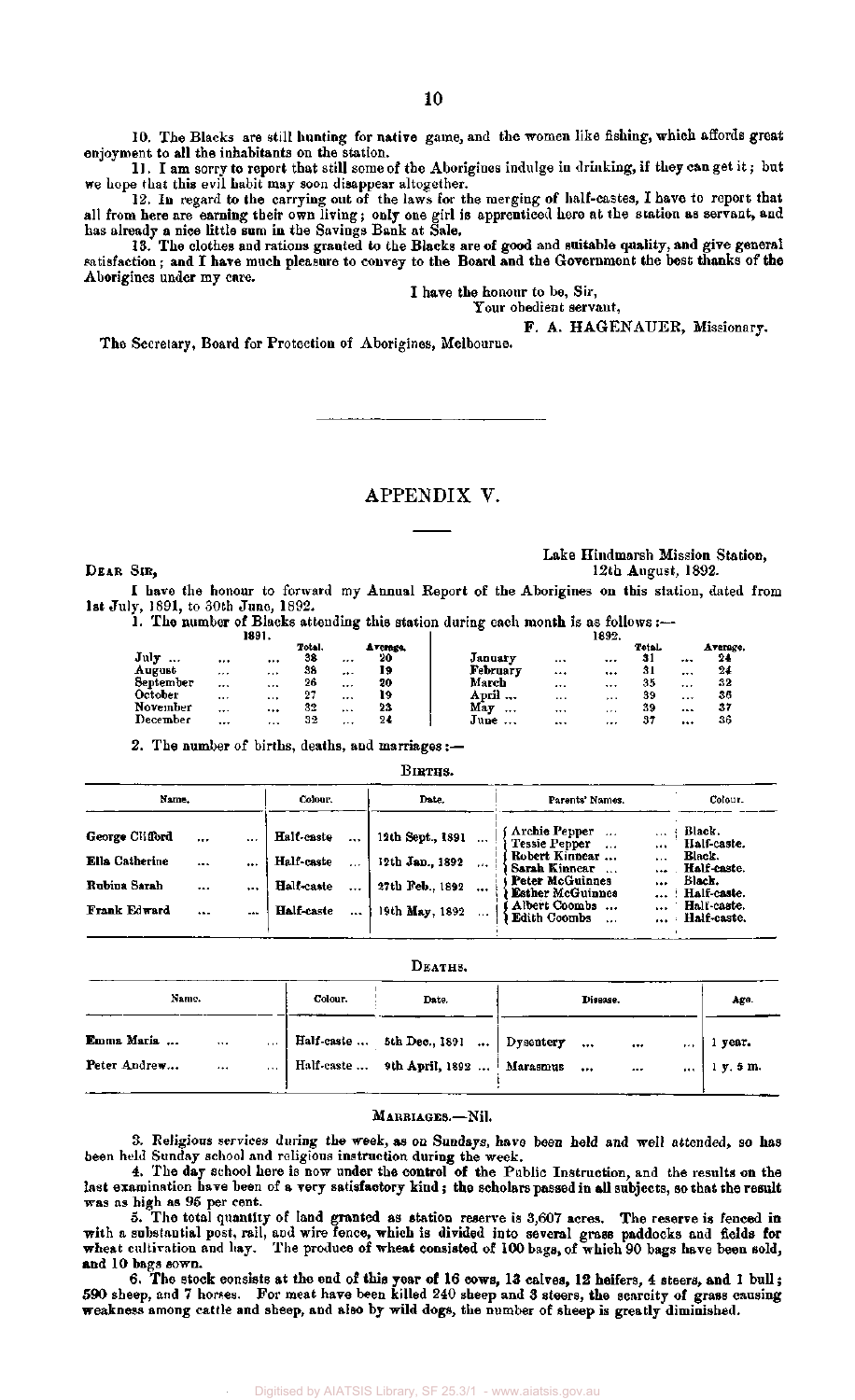7. Balance-sheet of Income and Expenditure during this year audited and found correct.

|                                                             |                | Інсоме.  |                  |                      |              |                                              |                              |                             | EXPENDITURE.                         |                              |                   |       |          |
|-------------------------------------------------------------|----------------|----------|------------------|----------------------|--------------|----------------------------------------------|------------------------------|-----------------------------|--------------------------------------|------------------------------|-------------------|-------|----------|
| Wool, skins, and hides<br>Miscellaneous<br>Fruit<br>Produce | $$<br>$\cdots$ | <br><br> | <br>1.11<br><br> | <br>$\cdots$<br><br> | 124 19<br>17 | $\pmb{\pmb{f}}$ s. d.<br>10110<br>6.<br>66 9 | $\overline{\mathbf{2}}$<br>9 | General<br>Wages<br>Balance | <br><br><br><br>$\cdots$<br>$\cdots$ | <br><br><br><br><br>$\cdots$ | £ s.<br>53<br>125 | 40155 | d.<br>36 |
|                                                             |                |          |                  |                      | £219         | 6                                            | 6                            |                             |                                      |                              | 4219              |       | -6       |

8. There are 8 cottages—3 built of limestone, 3 log-huts, and 2 weatherboard cottages, which are in good condition. The total number of buildings is 18, including church, missionary's residence, schoolhouse, visitors' cottage, store, stable, wool-shed, and 3 sheds. The cottages are all occupied by blacks, and are well kept.

9. The able-bodied men work on the station, and have been employed in ploughing, fencing, shepherding, gardening, &c. The women attend to their household duties as washing, dressmaking, &c. The boys, when out of school, are trained to do some garden work or other work about the house.

10. Native game is a thing of the past, as the mallee and bush is cleared more and more around the station by the neighbours. Fishes, which are small, can only be got when the river is flowing.

11. Cases of drunkenness still occur when the Blacks go to the townships for sports, especially those who are not permanently living on the station, but have a tendency of wandering.

12. Thirteen half-castes under the new operation of the law have left the station. Two families with their children returned by permission, where they received a portion of land from the reserve to earn their living by growing wheat for their own support. Two half-castes are here under the usual certificate. Two half-caste girls are apprenticed out as servants.

13. The supply in rations and clothing granted by the Board has given satisfaction to the people, the qualities were very good and the quantity sufficient, for which I return thanks for the Blacks to the Board and their most able and efficient Secretary.

I have the honour to be,

Your obedient servant,

PAUL BOGISCH.

The Secretary, B.P.A., Rev. F. A. Hagenauer, Melbourne.

### APPENDIX VI.

BALANCE-SHEET, 1891-2.

|                      |   |                             |  | $\mathcal{L}$ s. |             | d. |                             |                  |      | £            | s. d.      |
|----------------------|---|-----------------------------|--|------------------|-------------|----|-----------------------------|------------------|------|--------------|------------|
| $Vote, 1891 - 2 - 1$ |   |                             |  |                  |             |    | <b>Station Accounts</b><br> | $\cdots$         |      | $6,745$ 6 7  |            |
| Subdivision No. 1    |   | <br>£63600                  |  |                  |             |    | Unexpended balance of vote- |                  |      |              |            |
| $\mathbf{v}$         | 2 | <br>16200                   |  |                  |             |    | Subdivision No. 1<br>       | $\pounds 0$ 3 11 |      |              |            |
| $\pmb{\gg}$          | з | <br>$7,002 \quad 0 \quad 0$ |  |                  |             |    | 2<br>"                      |                  | 0134 |              |            |
|                      |   |                             |  | 7,800            | $\mathbf 0$ | 0  | 3<br><br>13                 | $1,053$ 16 2     |      |              |            |
|                      |   |                             |  |                  |             |    |                             |                  |      | $1,054$ 13 5 |            |
|                      |   |                             |  | £7,800           | 0           | 0  |                             |                  |      | £7,800       | $0\quad 0$ |